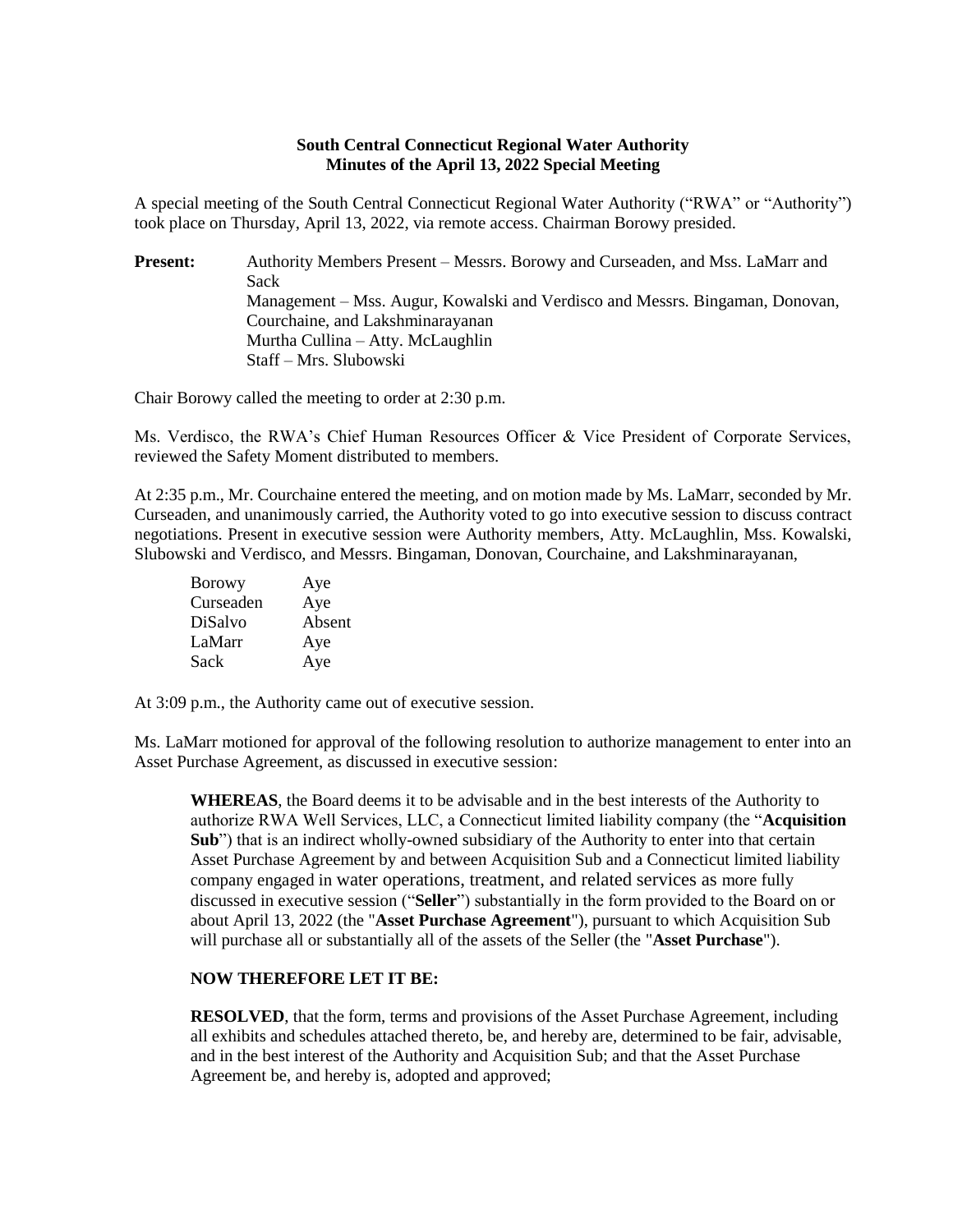**RESOLVED**, that each of Larry L. Bingaman, the President and Chief Executive Officer of the Authority and a manager of Acquisition Sub, and Rochelle Kowalski, the Vice President of Financial Reporting and Analysis of the Authority and a manager of Acquisition Sub (each such person, an "**Authorized Officer**") be, and each of them hereby is, authorized and empowered to execute and deliver the Asset Purchase Agreement, including all exhibits and schedules attached thereto, in the name and on behalf of Acquisition Sub with such additions, deletions, or changes therein (including, without limitation, any additions, deletions, or changes to any schedules or exhibits thereto) as the Authorized Officer executing the same shall approve (the execution and delivery thereof by any such Authorized Officer to be conclusive evidence of his or her approval of any such additions, deletions, or changes);

**RESOLVED**, that Acquisition Sub be, and hereby is, authorized and empowered to perform all of its obligations under the Asset Purchase Agreement, including but not limited to, the Asset Purchase;

**RESOLVED**, that each of the Authorized Officers be, and each of them hereby is, authorized and empowered to execute and deliver each of the Transaction Documents, including all exhibits and schedules attached thereto, in the name and on behalf of Acquisition Sub with such additions, deletions, or changes therein (including, without limitation, any additions, deletions, or changes to any schedules or exhibits thereto) as the Authorized Officer executing the same shall approve (the execution and delivery thereof by any such Authorized Officer to be conclusive evidence of his or her approval of any such additions, deletions, or changes);

**RESOLVED**, that Acquisition Sub be, and hereby is, authorized and empowered to perform all of its obligations under the Transaction Documents.

## **GENERAL AUTHORIZATION**

**RESOLVED**, that each of the Authorized Officers be, and each of them hereby is, authorized and empowered to take all such further action and to execute and deliver all such further agreements, certificates, instruments, and documents, in the name and on behalf of Acquisition Sub, to pay or cause to be paid all expenses; to take all such other actions as they or any one of them shall deem necessary, desirable, advisable, or appropriate to consummate, effectuate, carry out, or further the transactions contemplated by and the intent and purposes of the foregoing resolutions;

**RESOLVED**, that the omission from these resolutions of any agreement or other arrangement contemplated by any of the agreements or instruments described in the foregoing resolutions or any action to be taken in accordance with any requirements of any of the agreements or instruments described in the foregoing resolutions shall in no manner derogate from the authority of the Authorized Officers to take all actions necessary, desirable, advisable, or appropriate to consummate, effectuate, carry out, or further the transactions contemplated by and the intent and purposes of the foregoing resolutions.

Mr. Curseaden noted his approval of the resolution after having the opportunity to review and discuss the matter in executive session. He seconded the motion. The Chair called for the vote:

Borowy Aye Curseaden Aye